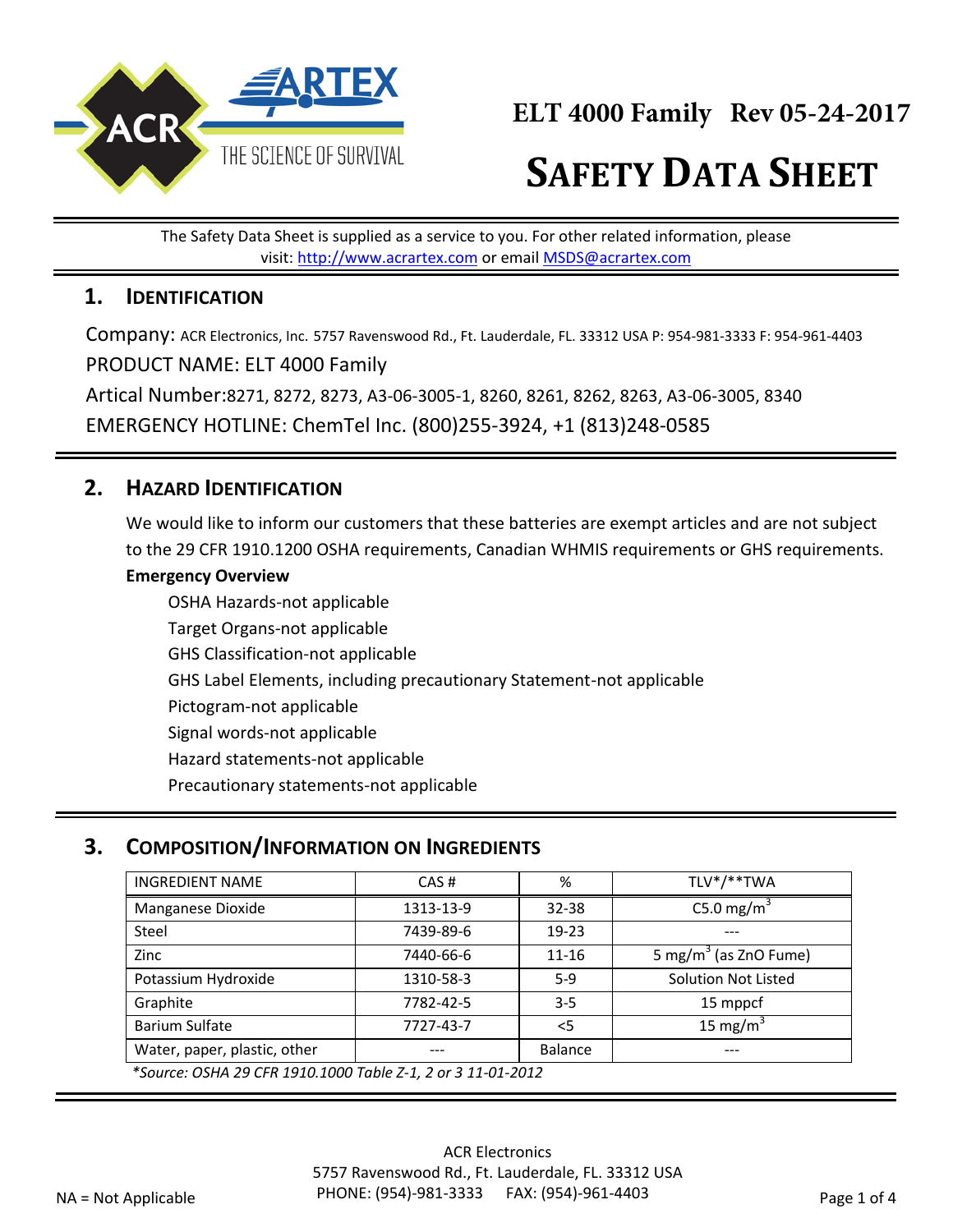#### **4. FIRST AID INFORMATION**

THRESHOLD LIMIT VALUE (TLV) AND SOURCE: NA

EFFECTS OF OVEREXPOSURE: None in normal use

EMERGENCY FIRST AID PROCEDURES:

#### **Skin and Eyes:**

Do not pick up a shorting battery as it may cause a burn. Get immediate medical attention when eyes may have been exposed to battery contents from a ruptured battery. Wash skin with soap and water.

#### **Swallowing:**

*If you or your doctor suspects that a battery has been ingested-for assistance in the US call the NATIONAL BATTERY INGESTION HOTLINE any time at (202) 625-3333: in Canada call 416-813- 5900.* 

For more information, please visit:

<http://www.nema.org/Policy/Environmental-Stewardship/Documents/batteryingest.pdf>

#### **5. FIRE FIGHTING MEASURES**

| <b>FLASH POINT:</b>          | <b>NA</b>                         |
|------------------------------|-----------------------------------|
| LOWER (LEL):                 | <b>NA</b>                         |
| FLAMMABLE LIMITS IN AIR (%): | <b>NA</b>                         |
| UPPER (UEL):                 | <b>NA</b>                         |
| <b>EXTINGUISHING MEDIA:</b>  | Use water, foam, or dry powder as |
|                              | appropriate.                      |
| <b>AUTO-IGNITION:</b>        | ΝA                                |

**SPECIAL FIRE FIGHTING PROCEDURES:** As with any fire, wear self-contained breathing apparatus to avoid inhalation of hazardous decomposition products (See section 2).

**SPECIAL FIRE OR EXPLOSION HAZARDS:** DO NOT RECHARGE. As a typical sealed battery they may rupture when exposed to excessive heat; this could result in the release of flammable or corrosive materials.

### **6. ACCIDENTAL RELEASE MEASURES**

**TO CONTAIN AND CLEAN UP LEAKS OR SPILLS:** In the event of a battery rupture, prevent skin contact and collect all released material in a plastic lined metal container.

**REPORTING PROCEDURE:** Report all spills in accordance with Federal, State and Local reporting requirements.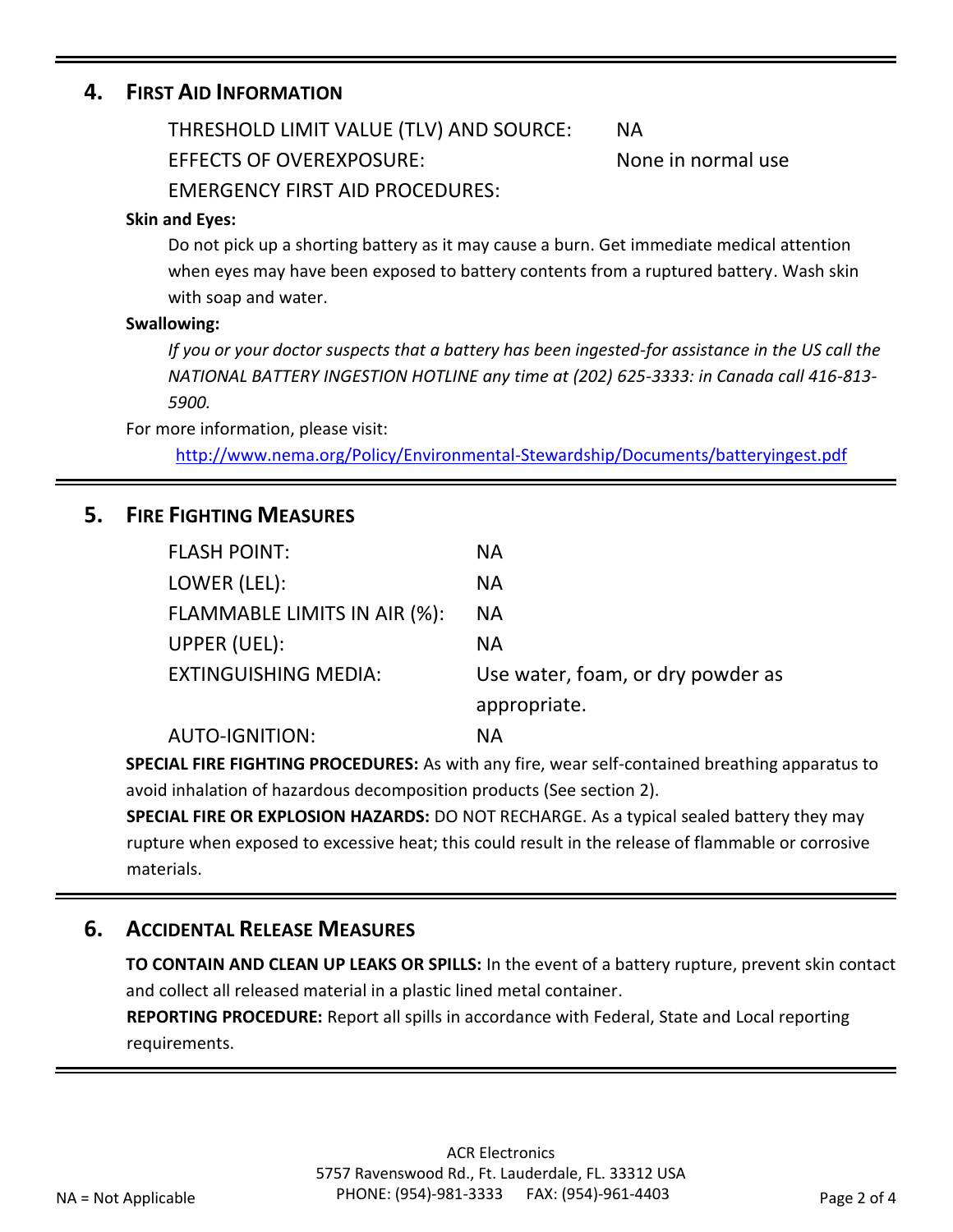## **7. HANDLING AND STORAGE**

Store batteries in a dry place. Storing unpackaged cells together with other combustible materials could result in cell shorting and heat build-up. Do not recharge. Do not puncture or abuse.

## **8. EXPOSURE CONTROL/PERSONAL PROTECTION**

| RESPIRATORY PROTECTION (SPECIFY TYPE):<br>ΝA |                       |           |
|----------------------------------------------|-----------------------|-----------|
| <b>VENTILATION:</b>                          | Local Exhaust:        | <b>NA</b> |
|                                              | Mechanical (General): | ΝA        |
|                                              | Special:              | <b>NA</b> |
|                                              | Other:                | NА        |
| <b>PROTECTIVE GLOVES:</b>                    |                       | NА        |
| EYE PROTECTION:                              |                       | NА        |
| OTHER PROTECTIVE CLOTHING:                   |                       | NА        |
|                                              |                       |           |

### **9. PHYSICAL AND CHEMICAL PROPERTIES**

| Boiling Point @ 760 mm Hg $(^{\circ}C)$ : | <b>NA</b> | Percent Volatile by Volume (%):<br><b>NA</b>          |  |  |
|-------------------------------------------|-----------|-------------------------------------------------------|--|--|
| Vapor Pressure (mm Hg @ 25°C):            | <b>NA</b> | Evaporation Rate (Butyl Acetate = $1$ ):<br><b>NA</b> |  |  |
| Vapor Density (Air = $1$ ):               | <b>NA</b> | <b>Physical State:</b><br><b>NA</b>                   |  |  |
| Density (grams/cc):                       | <b>NA</b> | Solubility in Water (% by Weight):<br><b>NA</b>       |  |  |
| pH:                                       | <b>NA</b> | Geometric solid object<br>Appearance and Odor:        |  |  |

### **10. STABILITY AND REACTIVITY**

| <b>STABLE OR UNSTABLE:</b>            | <b>Stable</b>                                      |
|---------------------------------------|----------------------------------------------------|
| INCOMPATIBILITY (MATERIALS TO AVOID): | NA.                                                |
| HAZARDOUS DECOMPOSITION PRODUCTS:     | <b>NA</b>                                          |
| DECOMPOSITION TEMPERATURE (0°F):      | NА                                                 |
| HAZARDOUS POLYMERIZATION:             | Will Not Occur                                     |
| <b>CONDITIONS TO AVOID:</b>           | Avoid electrical shorting, puncturing or deforming |

## **11. TOXICOLOGICAL INFORMATION**

| <b>INGREDIENT NAME</b>                                      | CAS#      | %         | TLV*/**TWA                        |  |
|-------------------------------------------------------------|-----------|-----------|-----------------------------------|--|
| Manganese Dioxide                                           | 1313-13-9 | $32 - 38$ | C5.0 mg/m <sup>3</sup>            |  |
| Steel                                                       | 7439-89-6 | $19 - 23$ |                                   |  |
| Zinc                                                        | 7440-66-6 | $11 - 16$ | 5 mg/m <sup>3</sup> (as ZnO Fume) |  |
| Potassium Hydroxide                                         | 1310-58-3 | $5-9$     | Solution Not Listed               |  |
| Graphite                                                    | 7782-42-5 | $3 - 5$   | 15 mppcf                          |  |
| Barium Sulfate                                              | 7727-43-7 | $<$ 5     | 15 mg/m $3$                       |  |
| Water, paper, plastic, other                                | ---       | Balance   | ---                               |  |
| *Source: OSHA 29 CFR 1910.1000 Table Z-1, 2 or 3 11-01-2012 |           |           |                                   |  |